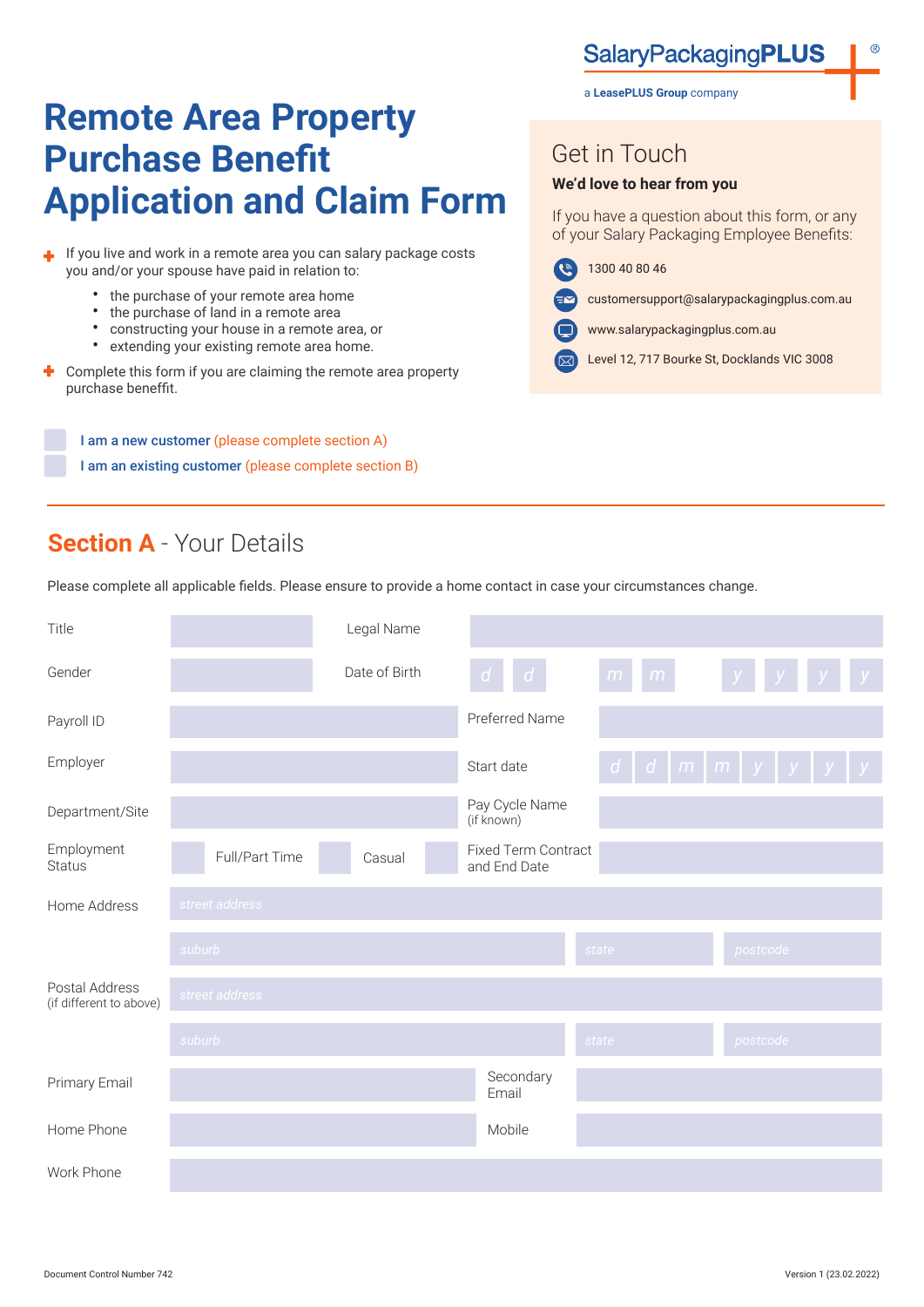**SalaryPackagingPLUS** 

a **LeasePLUS Group** company

Chooklict

## **Section B** - Existing Customers

| Name                |           | ULICUMIOL                                                              |  |  |  |
|---------------------|-----------|------------------------------------------------------------------------|--|--|--|
| Payroll ID          |           | For SalaryPackagingPLUS to set up your new package,<br>we need:        |  |  |  |
| <b>Start Date</b>   | ddmmmyyyy | + Completed form<br>+ Recent payslip (or 5 payslips if you are casual) |  |  |  |
| Department/<br>Site |           | + Substantiation                                                       |  |  |  |
| Work Location       |           |                                                                        |  |  |  |

### Remote Area Property: Details

The street address of the remote area property that is the subject of this claim is:

| street address |         |                       |
|----------------|---------|-----------------------|
| suburb /       | state I | postcode <sub> </sub> |

**Note:** by completing and signing this salary packaging claim form you confirm that the remote area property identified above has not been used for income generating purposes (e.g. agricultural production or short/long term letting) during the time you have owned it..

### Claim Instructions

- In order to claim remote area property purchase costs you must select one of the benefit claim options below.
- Make sure you properly consider and complete all checklist items for the option you are claiming as they are required to access the salary packaging tax benefits.
- Make sure you attach all required substantiation to the claim as it may not be accepted otherwise.

Please select the salary packaging option below that's relevant to your claim.

### **Claim Option 1:** Remote area home purchase costs

Complete this section to salary package costs you've paid in relation to the purchase of your remote area house, apartment or flat:

#### **Benefits checklist:**

| I would like to salary package \$                                                                             |  |  |  | in costs incurred by me and/or my spouse in relation to |  |  |  |  |  |
|---------------------------------------------------------------------------------------------------------------|--|--|--|---------------------------------------------------------|--|--|--|--|--|
| the purchase of a remote area home on $d$ $d$ $m$ $m$ $m$ $y$ $y$ $y$ $y$                                     |  |  |  |                                                         |  |  |  |  |  |
| I moved into the property as my usual place of residence as soon as possible after the purchase was completed |  |  |  |                                                         |  |  |  |  |  |
| I have attached evidence showing the purchase price paid and settlement date of the property                  |  |  |  |                                                         |  |  |  |  |  |

(e.g. Contract of Sale or solicitor's summary letter).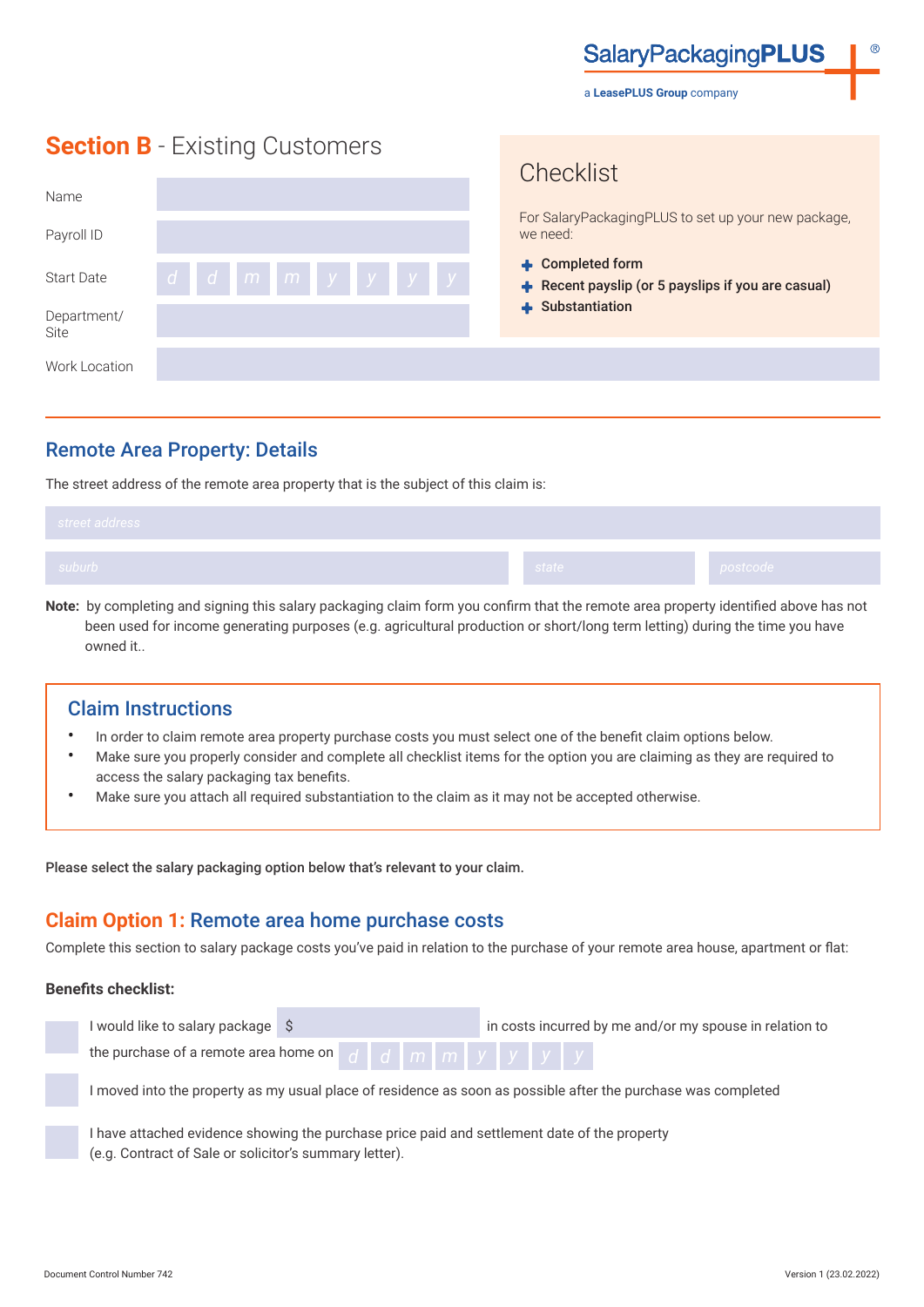a **LeasePLUS Group** company

**SalaryPackagingPLUS** 

### **Claim Option 2:** Remote area land purchase costs

Complete this section to salary package costs you've paid in relation to the purchase of remote area land:

#### **Benefits checklist:**

| in costs incurred by me and/or my spouse in relation to the<br>I would like to salary package \$                                                                               |
|--------------------------------------------------------------------------------------------------------------------------------------------------------------------------------|
| $d$ d $m$ $m$ $y$ $y$ $y$ $y$<br>purchase of remote area land on                                                                                                               |
| I/We made sustained and reasonable efforts to:                                                                                                                                 |
| commence construction of a remote area home within 6 months of purchasing the land, and<br>complete the build and move into the house within 18 months of purchasing the land. |
| I live in the home now as my usual place of residence, and have done so since construction was completed                                                                       |
| I have attached evidence showing the purchase price paid and the settlement date of the land purchase (e.g. Contract of Sale).                                                 |
| I have also attached evidence showing the construction start date and build schedule.                                                                                          |
|                                                                                                                                                                                |

### **Claim Option 3:** Remote area home build costs

Complete this section to salary package costs you've paid to a third-party builder in relation to building your remote area home on land that you own:

#### **Benefits checklist:**

| I would like to salary package \$ | in costs incurred by me and/or my spouse in relation to building                                                               |
|-----------------------------------|--------------------------------------------------------------------------------------------------------------------------------|
| a remote area home;               |                                                                                                                                |
| start date.                       | I/We made sustained and reasonable efforts to complete the build and move into the house as within 18 months of the build      |
|                                   | I live in the home now as my usual place of residence and have done so since construction was completed.                       |
|                                   | l have attached evidence showing the construction start date and build schedule, as well as the payment amounts being claimed. |

### **Claim Option 4:** Remote area home extension costs

Complete this section to salary package costs you've paid to a third-party builder in relation to extending your remote area home. remote area house:

#### **Benefits checklist:**

I would like to salary package  $\left|\S\right|$ extension of a remote area home;

The extension increased the footprint (i.e. overall size) of the house (not including decks, garages, sheds or swimming pool);

The property is my usual place of residence; and

I have attached evidence showing the extension costs incurred to a third party builder.